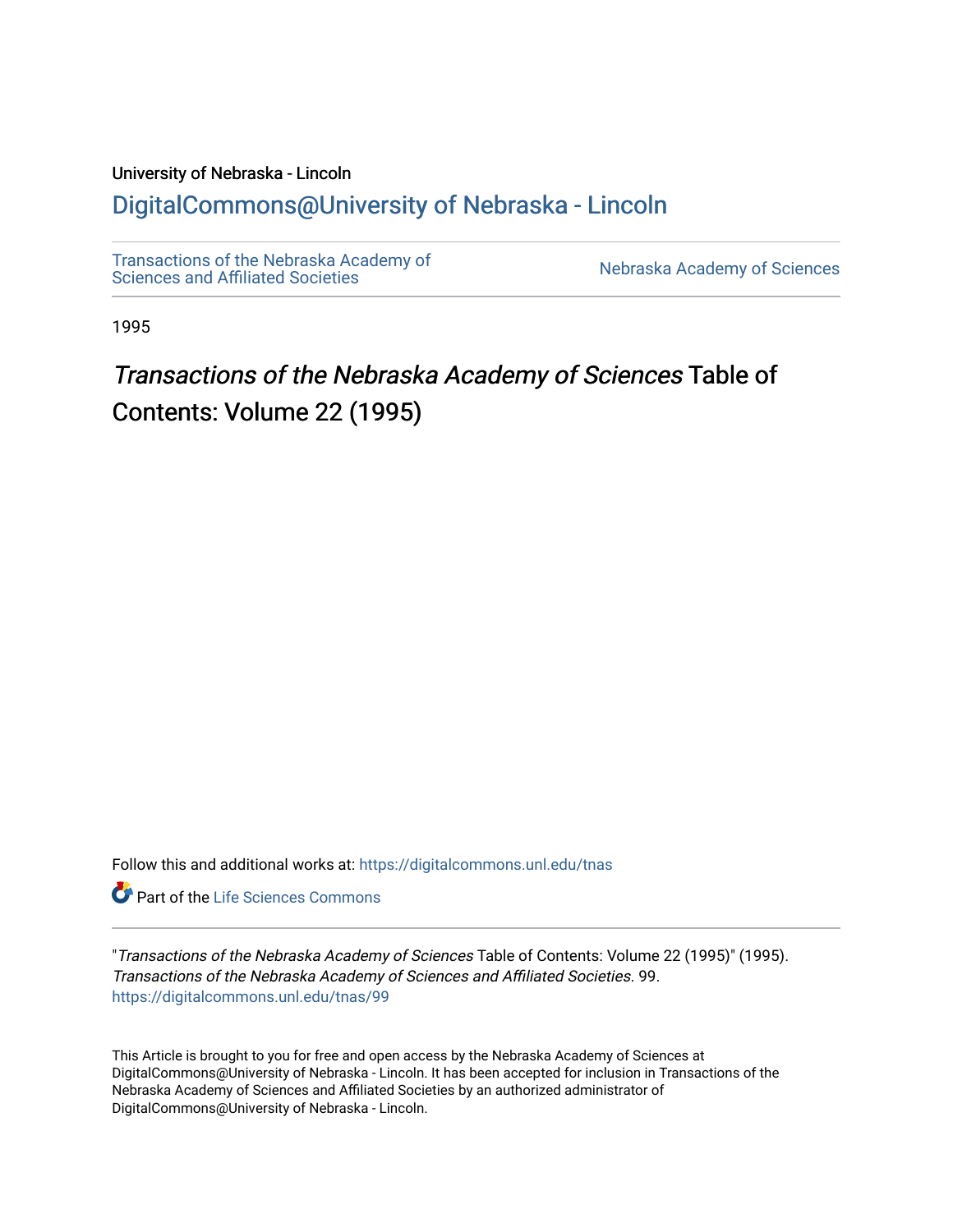#### **STATE BOARD OF EDUCATION**

#### **AND**

#### **STATE BOARD OF VOCATIONAL EDUCATION**

Walter M. Thompson, president Cakland Max D. Larsen, vice-president Lincoln Ally Milder **Bobie Nolte** Katherine Endacott Terry Loschen Kathy Wilmot Kathleen McCallister

Omaha Murray Pleasant Dale Grand Island Beaver City Omaha

District 3 District 1 District 2 District 4 District 5 District 6 District 7 District 8

#### **DEPARTMENT OF EDUCATION**

Douglas D. Christensen, Commissioner of Education 301 Centennial Mall South, Lincoln, Nebraska 68509-4987

#### Establishment of the *Transactions of the Nebraska Academy of Sciences*

In 1969, during its eightieth session, the State Legislature of Nebraska passed Legislative Bill 776, which appropriated funds to aid the Nebraska Academy of Sciences in the pUblication of scientific works submitted by Nebraska scientists. Volumes I and II of the *Transactions* were published under this arrangement, but Volume III was privately financed. Volume IV and succeeding volumes are being published under the auspices of the Nebraska Department of Education with funds authorized by the State Legislature, supported by the last five governors, J. James Exon, Charles Thone, Robert Kerrey, Kay A. Orr, and and E. Benjamin Nelson. Volume XI was supported by the Nebraska Department of Education, but the publishing of Volume XI-Special Issue, Symposium *(Man and the Changing Environments in the Great Plains)*, August 1983, was made possible by a grant from the Peter Kiewit Charitable Trust, Omaha, Nebraska. The Symposium on 16-18 April 1980 was sponsored by the Center for Great Plains Studies, College of Arts and Sciences, University of Nebraska-Lincoln and the Institute for Tertiary and Quaternary Studies (TER-QUA), a Division of the Nebraska Academy of Sciences.

> Published by THE NEBRASKA ACADEMY OF SCIENCES

Funded by THE NEBRASKA DEPARTMENT OF EDUCATION

Printed by Printing and Duplicating Services University of Nebraska Medical Center, Omaha

## **1995**

The cover design represents the merging of the disciplines of the biological and social sciences with those of the earth and physical sciences.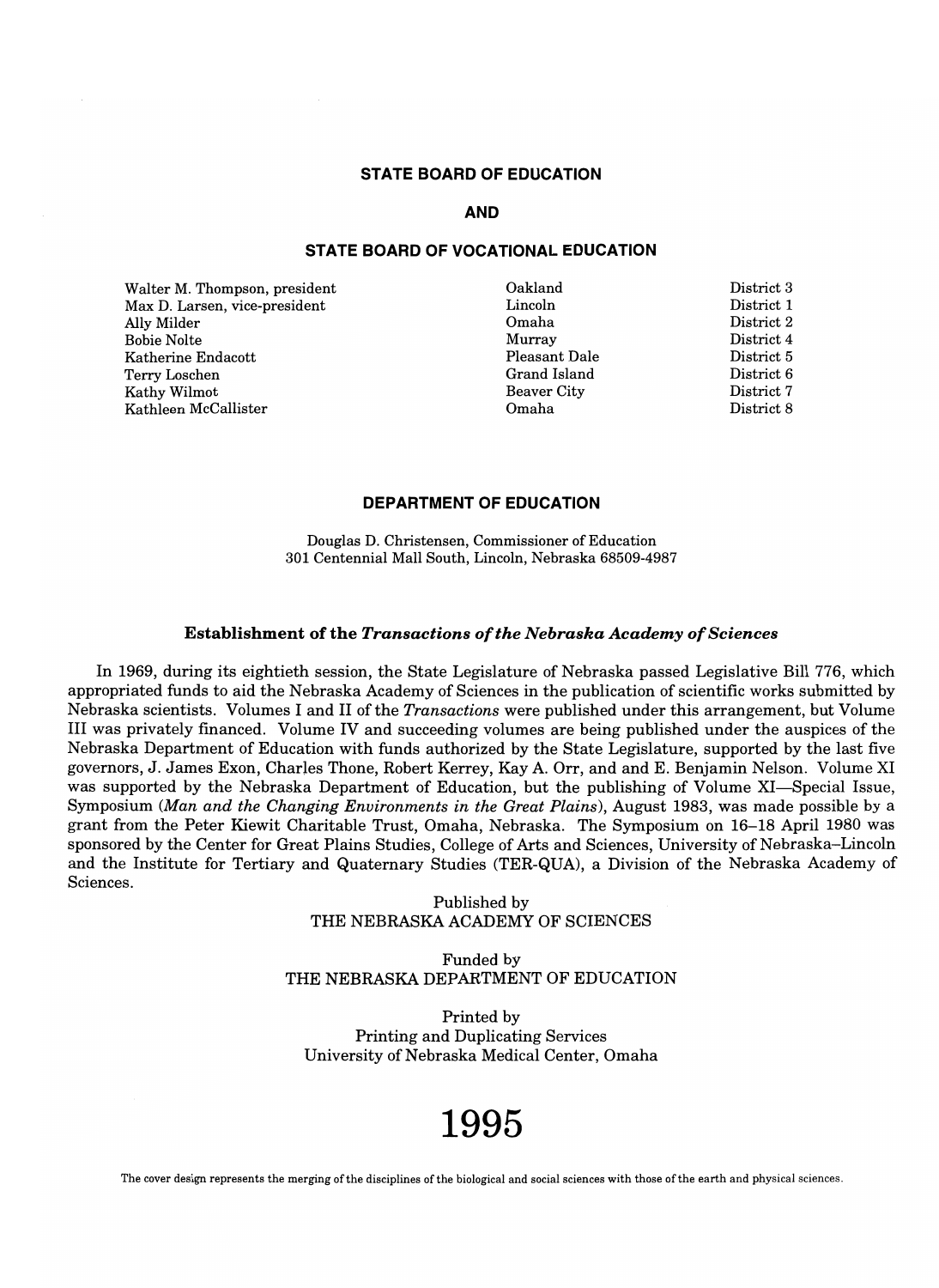# TRANSACTIONS OF THE NEBRASKA ACADEMY OF SCIENCES

Volume 22 1995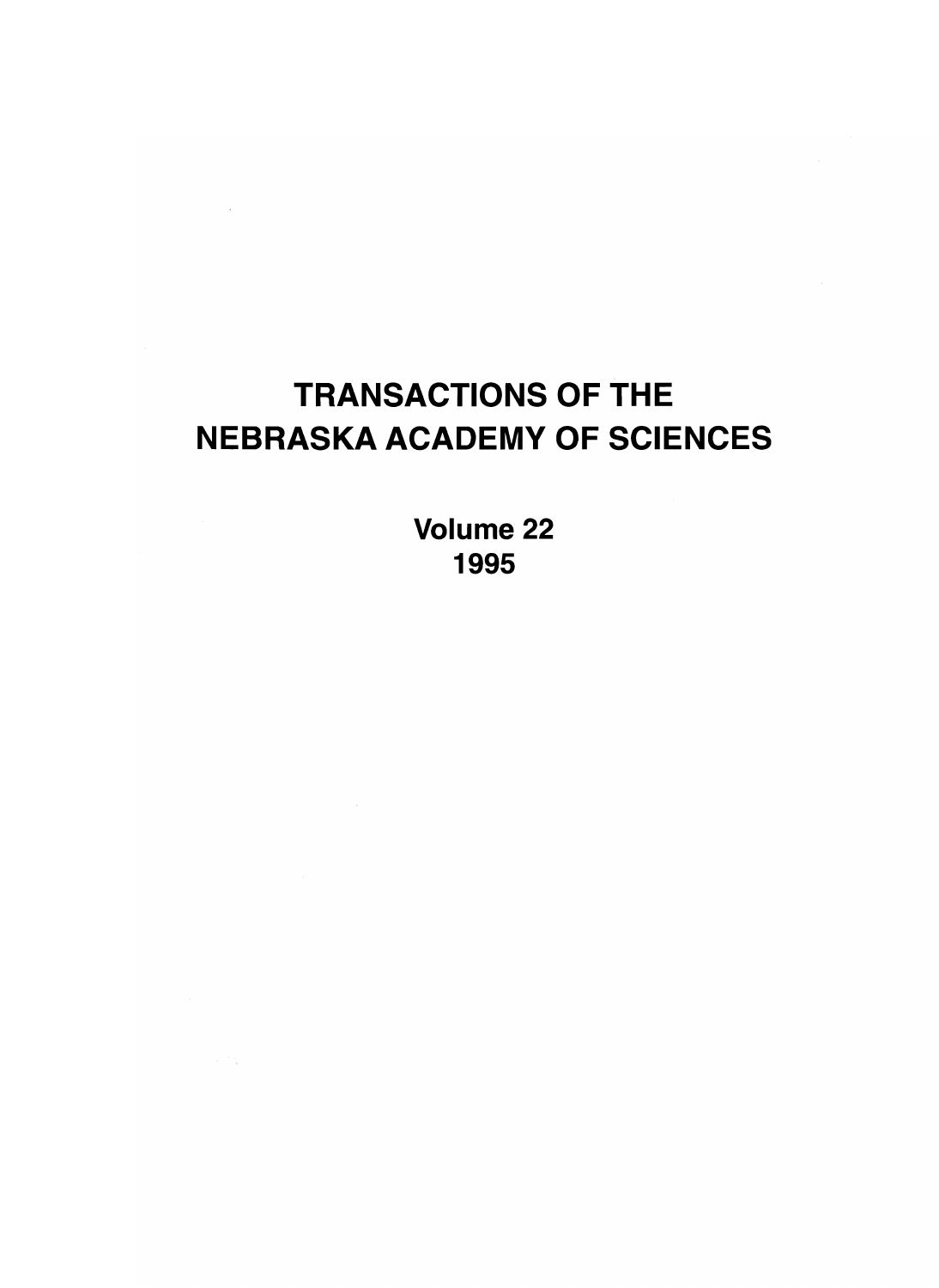

Photo courtesy of T. Mylan Stout

### C. **BERTRAND SCHULTZ**  1908-1995

Longtime benefactor, former President, and Executive Director of the Nebraska Academy of Sciences, and Co-Director of TER-QUA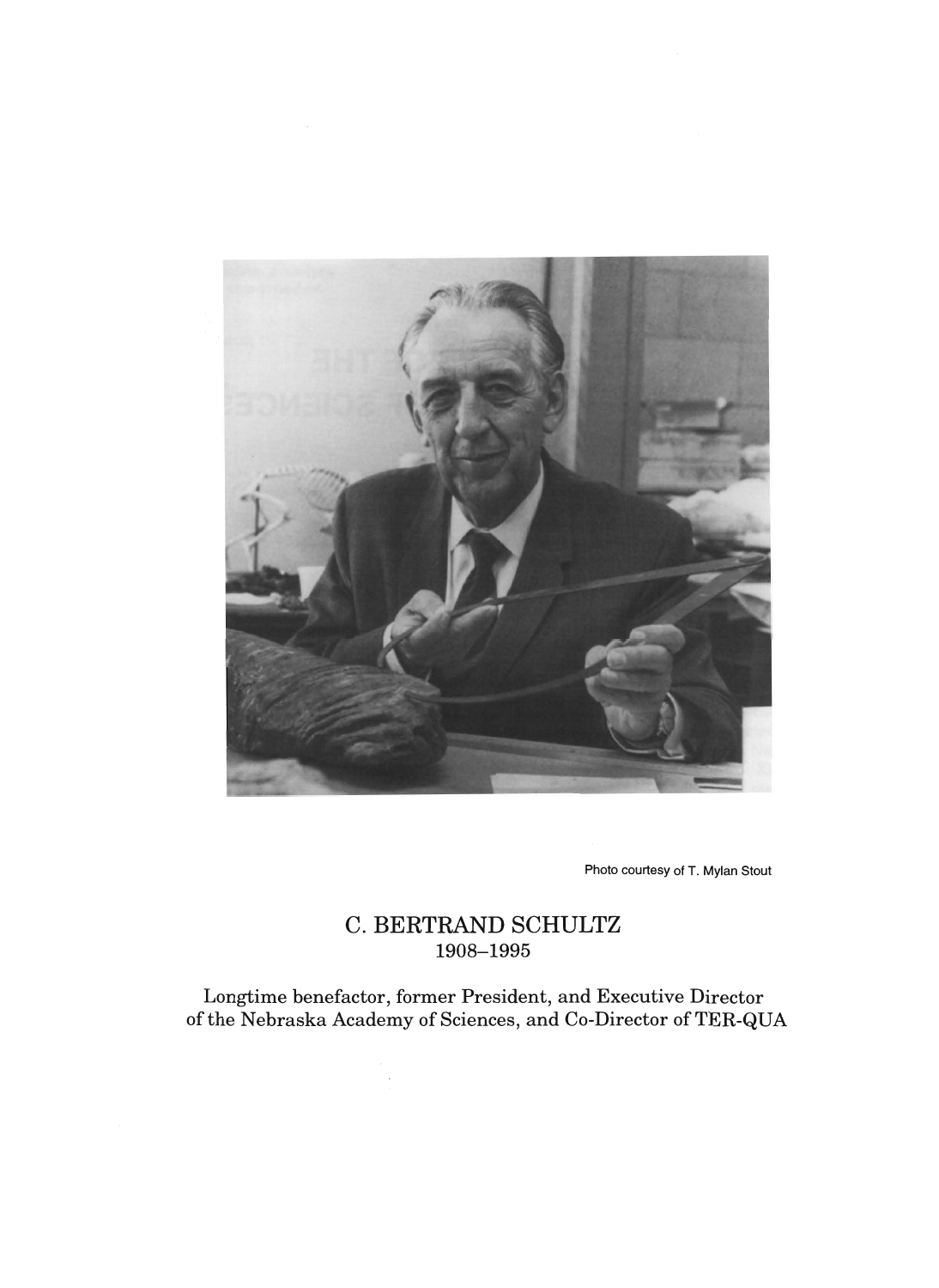# **TRANSACTIONS OFTHE NEBRASKA ACADEMY OF SCIENCES**

### **Volume 22 1995**

#### **DIVISIONS OF THE NEBRASKA ACADEMY OF SCIENCES**

Nebraska Academy of Sciences, NAS Nebraska Association of Teachers of Science, NATS Institute for Tertiary and Quaternary Studies, TER-QUA

#### **AFFILIATED SOCIETIES OF THE NEBRASKA ACADEMY OF SCIENCES**

American Association of Physics Teachers, Nebraska Section, AAPT Lincoln Gem and Mineral Club, Inc. Nebraska Chapter, National Council for Geographic Education Nebraska Geological Society Nebraska Graduate Women in Science Nebraska Ornithologists' Union Nebraska Psychological Association Nebraska Psychological Society Nebraska-Southeast South Dakota Section, Mathematical Association of America

The Nebraska Academy of Sciences was founded 30 January 1880 and is affiliated with the American Association for the Advancement of Science and the National Association of Academies of Science

ALL PERSONS interested in science, including the changing environments of the Great Plains, are welcome to become members in the Nebraska Academy of Sciences.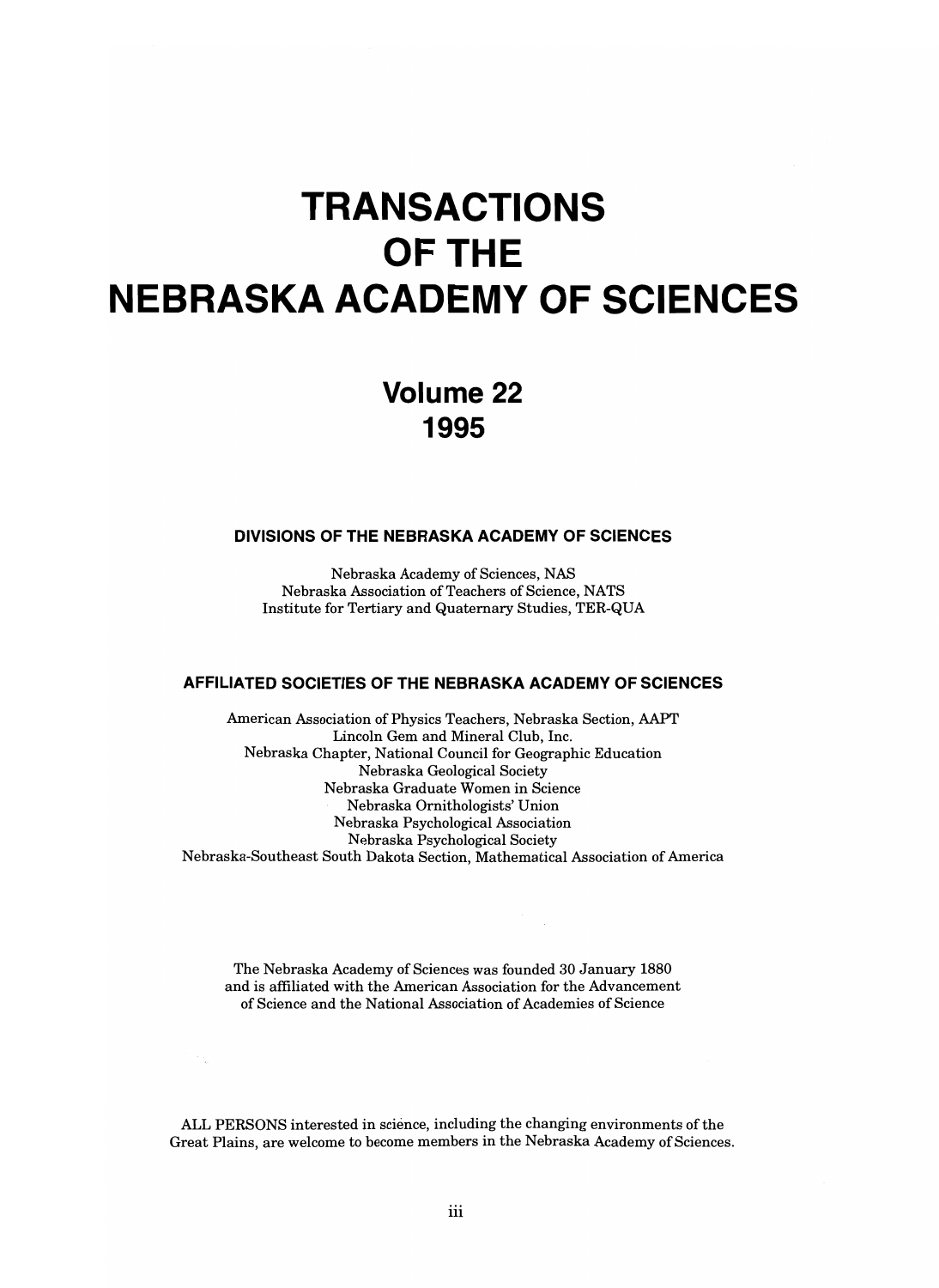#### **NEBRASKA ACADEMY OF SCIENCES, INC. 302 Morrill Hall, 14th & U Streets, Lincoln, Nebraska 68588-0339**

#### **OFFICERS**

President, 1994-95, and Co-director of TER-QUA: President Elect: 1994-95 Treasurer: 1993-95 (Interim Co-director) Director of Development and Co-director of TER-QUA: Recording Secretary: 1994-96 Councillors: 1992-95 (Interim Co-director) 1993-96 1994-97 Corresponding Secretary, Science Talent Search: Junior Academy:

Science Teaching: NATS President NATS Treasurer

AAAS and NAAS Representative: Secretary Collegiate Academy: Biology Chemistry and Physics

Long Range Planning:

(& Interim Co-director)

Program Chairman and Editor of *PROCEEDINGS:*  Editor of *TRANSACTIONS:*  Manager of Maiben Research Center, Otoe County: Managers of Schultz Prairie, Webster County:

Educational Coordinator: Co-director of TER-QUA:

George M. Coleman, Nebraska Wesleyan University, Lincoln Steven Rothenberger, University of Nebraska at Kearney Robert B. Johnston, University of Nebraska-Lincoln C. Bertrand Schultz, University of Nebraska-Lincoln Karen A. Messenger, Hickman, Nebraska Francis A. Haskins, University of Nebraska-Lincoln James E. Platz, Creighton University, Omaha Lois Veath, Chadron State College, Chadron James Woodland, Nebraska Department of Education Kathleen Jacobitz, Henderson Community Schools Lois Mayo, East High School, Lincoln Mike Tolfa, North Loup-Scotia High School, Scotia Claire M. Oswald, College of Saint Mary, Omaha Glen E. Dappen, Nebraska Wesleyan University, Lincoln A. Denise George, Nebraska Wesleyan University, Lincoln Claire M. Oswald, College of Saint Mary, Omaha M. Rosalind Morris, University of Nebraska-Lincoln Walter Mientka, University of Nebraska-Lincoln John F. Hertner, University of Nebraska at Kearney Albert W. Zechmann, University of Nebraska-Lincoln Robert B. Kaul, University of Nebraska-Lincoln David T. Lewis, University of Nebraska-Lincoln Thomas B. Bragg, University of Nebraska at Omaha James Stubbendieck, University of Nebraska-Lincoln Dale Rathe, Lincoln Public Schools Lee Anderson Smith, Smith GeosciencesfrER-QUA, Houston, Texas

#### **POLICY COMMITTEE, 1995**

Bellevue University, Bellevue Central Community College, Columbus, Grand Island, Hastings Chadron State College, Chadron College of Saint Mary, Omaha Concordia College, Seward Creighton University, Omaha Dana College, Blair Doane College, Crete Hastings College, Hastings McCook Community College, McCook Metropolitan Community College, Omaha Midland Lutheran College, Fremont Mid-Plains Community College, North Platte Nebraska Wesleyan University, Lincoln Northeast Community College, Norfolk Peru State College, Peru Southeast Community College, Beatrice Southeast Community College, Lincoln Union College, Lincoln University of Nebraska at Kearney University of Nebraska-Lincoln University of Nebraska at Omaha University of Nebraska Medical Center, Omaha Wayne State College, Wayne Western Nebraska Community College, Scottsbluff York College, York .

Jacqueline Scholar Vince Lempke Ronald R. Weedon Kevin Haley Gilbert Daenzer John F. Schalles Larrie E. Stone David H. Smith Clyde C. Sachtleben Roger Wilson Dennis Kingery

Kim Soper Norman E. Griswold James Gross

Robert Eddy Richard A. Ross Robin Vance Carl D. Sterner M. Rosalind Morris Thomas B. Bragg John K. Dyer Mary Ettel David Nash L. Ray Miller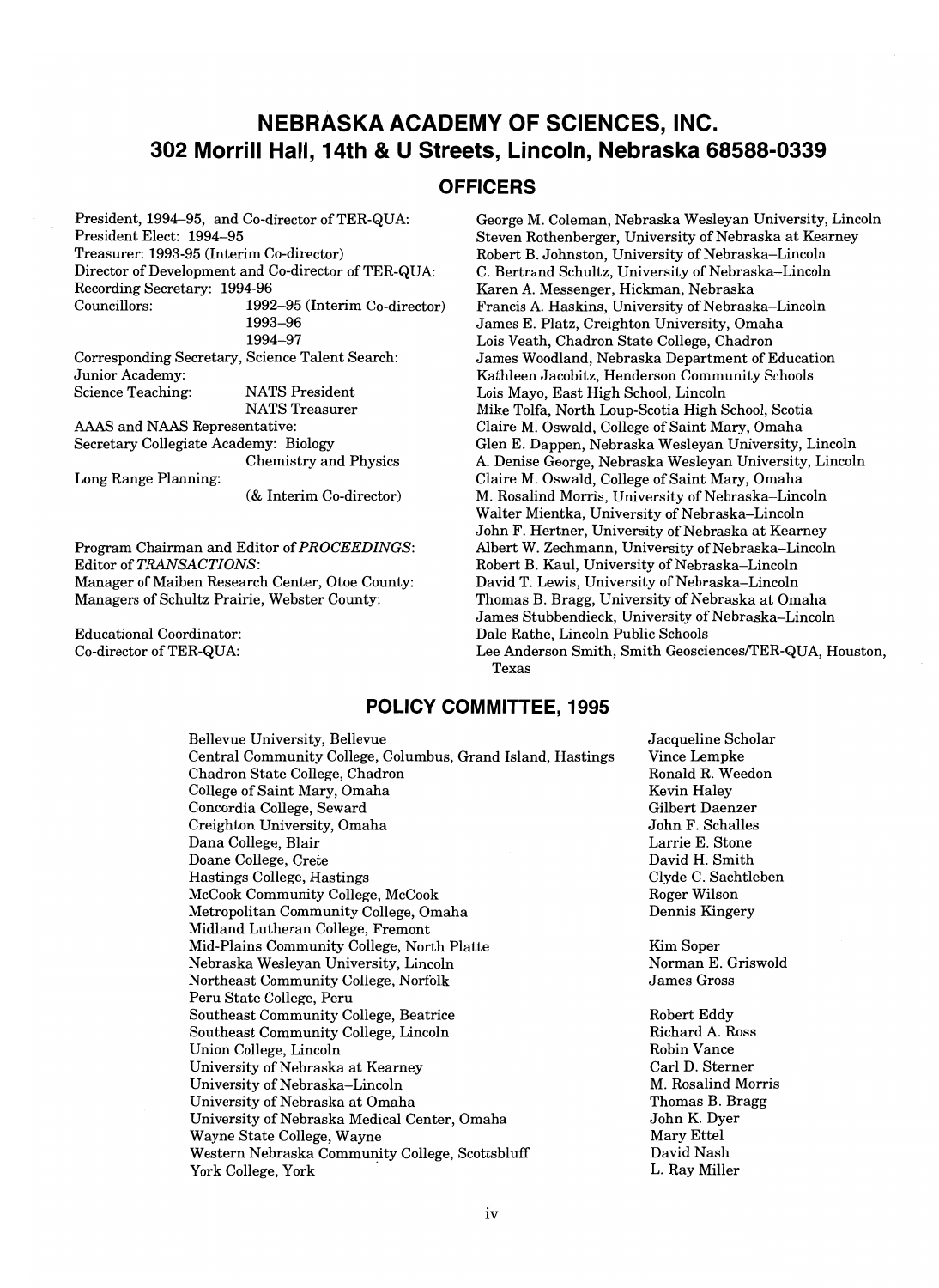### **TRANSACTIONS**  of the **NEBRASKA ACADEMY OF SCIENCES**

### Volume 22 November 1995

#### **EDITORIAL CONTENTS**

#### **PAPERS**

| Larry W. Hesse                                                                                                                                           |
|----------------------------------------------------------------------------------------------------------------------------------------------------------|
| Robert S. Egan, Richard C. Witt, Yolanda E. Peck, John P. Goeden, and Teresa L. Cherney                                                                  |
| Keys and distributional maps for Nebraska Cyperaceae, Part 1: Bulbostylis, Cyperus, Dulichium, Eleocharis,<br><b>Steven B. Rolfsmeier</b>                |
| A survey of mussels (Mollusca: Bivalvia) in the Platte River system and associated irrigation and hydropower<br>Mark M. Peyton and Jeremiah L. Maher     |
| A survey and analysis of the unionid mollusks of the Platte rivers of Nebraska and their minor tributaries  49<br><b>Ellet Hoke</b>                      |
| Growth rate as a function of food consumption in hatchling Sceloporus virgatus (Sauria: Iguanidae)73<br><b>Geoffrey R. Smith</b>                         |
| Ecology of growth of the high altitude lizard Sceloporus grammicus on the eastern slope of Iztaccihuatl<br>Julio A. Lemos-Espinal and Royce E. Ballinger |
| William W. Korth                                                                                                                                         |
| T. S. McShane, M. G. Cherney, R. E. Kennedy, and J. E. Seger                                                                                             |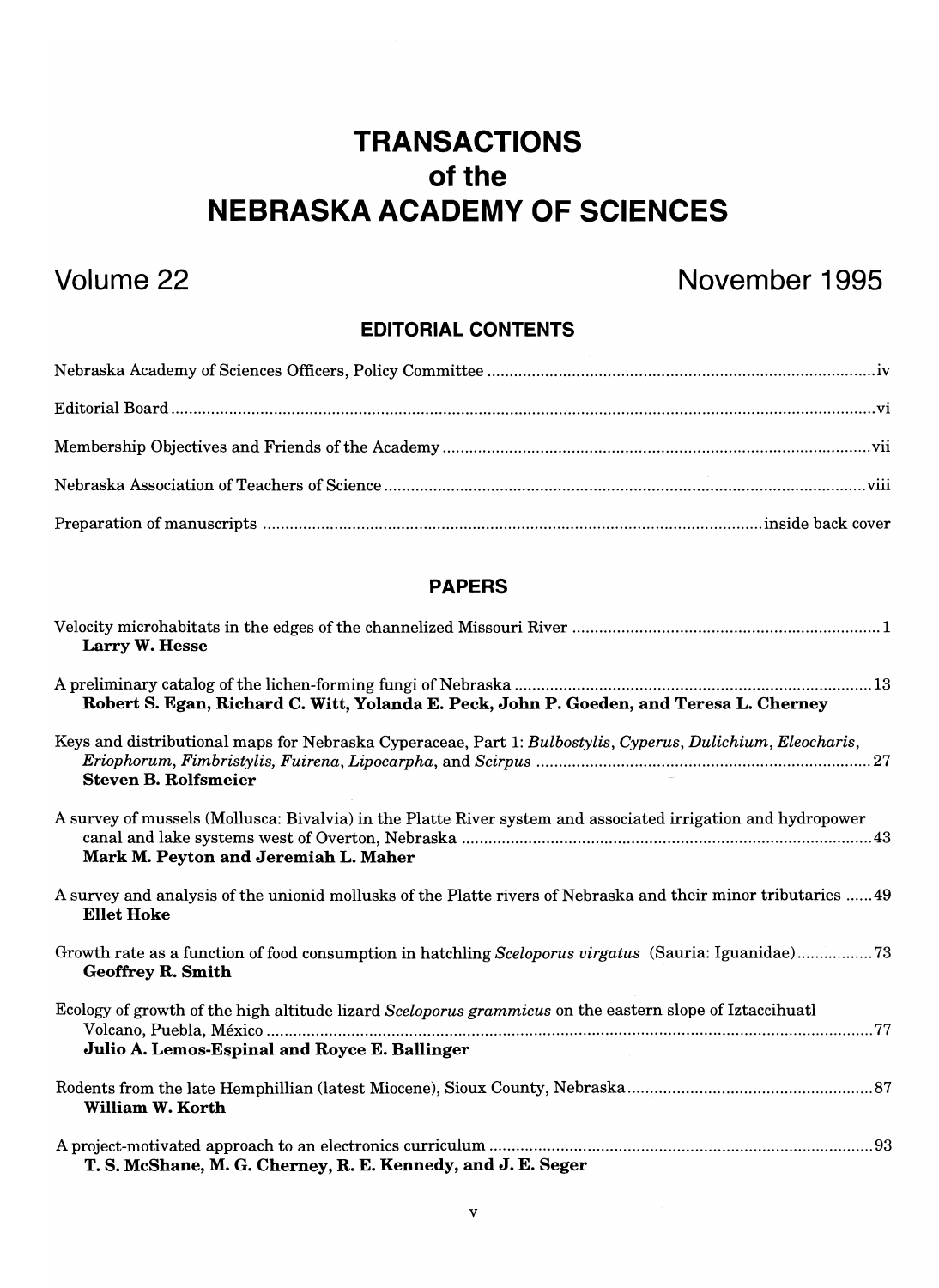#### **EDITORIAL BOARD**

| Division Editors for Proceedings |  |
|----------------------------------|--|
|                                  |  |
|                                  |  |
|                                  |  |
|                                  |  |
|                                  |  |
|                                  |  |
|                                  |  |
|                                  |  |

#### t t t

#### **EDITOR'S CORNER**

The *Transactions of the Nebraska Academy of Sciences* publishes results of original research by members ofthe Academy in good standing. It is indexed in *Biological Abstracts* and is received by more than 600 libraries worldwide. Presentation of a paper at the annual meeting of the Academy is not a prerequisite or a guarantee of publication in the *Transactions.* Persons wishing to submit a paper for consideration should consult the inside back cover ofthis volume for information about preparation and style of manuscripts. Manuscripts are reviewed by at least two referees, including at least one from outside the author's institution. Following review by the referees and the editorial board, the author is notified whether or not the paper is accepted for publication and, if accepted, of necessary revisions.

The valued assistance of the many reviewers of manuscripts is gratefully acknowledged.

Robert B. Kaul, Editor Nebraska Academy of Sciences 302 Morrill Hall, 14th and V Streets Lincoln, NE 68588-0339 (402) 472-2644 or 2662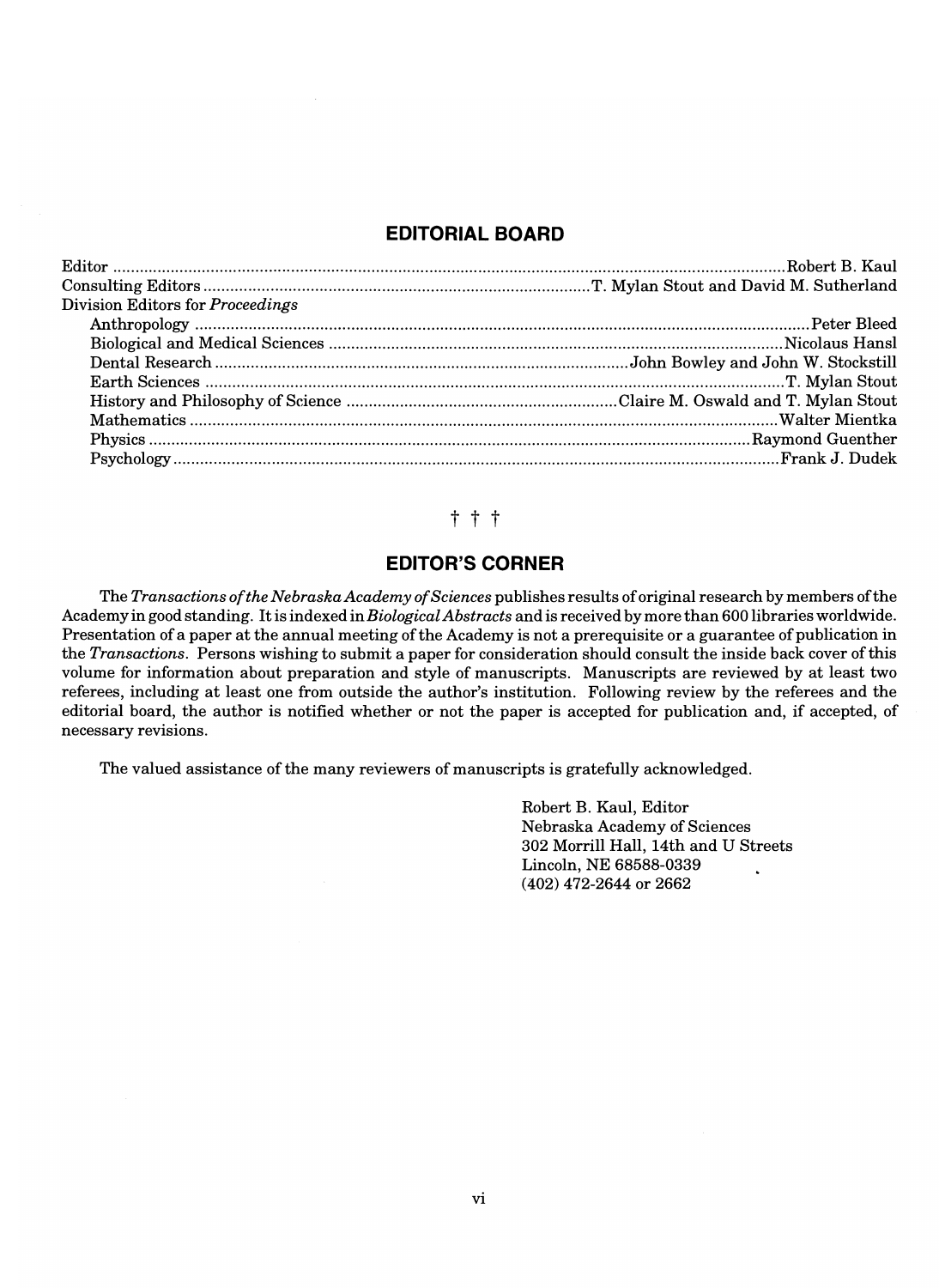#### **NEBRASKA ACADEMY OF SCIENCES, INC.**

The membership of the Academy consists of those individuals and institutions interested in science and those persons actively working and contributing to science in the State of Nebraska. It includes nonprofessional persons, as well as representatives from education, the professions, industry, and governmental agencies.

The Academy was organized in 1880 in Omaha with seventy-five charter members, and reorganized in 1891 in Lincoln. The Academy was incorporated in 1950 as a nonprofit educational institution, and it is neither a state agency nor is it sponsored by any particular university, college, or other Nebraska educational organization. In 1963, the Internal Revenue Service established the Academy's rating as "Section 501(c) (3)" of the Internal Revenue Code. The Policy Committee of the Academy is made up of one representative from each of the colleges and universities of the State.

OBJECTIVES: The objectives of the organization are to further the work of scientists and science teachers in the high schools and colleges of the state, to facilitate cooperation among them, to improve the effectiveness of science in the promotion of human welfare, and to increase public understanding and appreciation of the importance and promise of science in human progress.

RESOLUTION: The following resolution concerning our environment was recently approved by the Academy membership: "Be it resolved that the Nebraska Academy of Sciences, as the principal organization representing the scientists of the State, is greatly concerned with the deterioration of the environment. The scientific talent of Nebraska is considerable, and it is hoped that individually-collectively it may be better utilized by both State and federal agencies in addressing problems of destruction of trees, native prairie, groundwater resources and habitats."

"FRIENDS OF SCIENCE" AWARDS: These awards are given to persons who are not actively engaged in scientific teaching or research, but who have shown unusual interest in promoting science and in sponsoring scientific programs in Nebraska. The following Nebraskans have received a Friend of Science Award: Mrs. Mabel L. Criss, Omaha (1970); Dr. Walter D. Behlen, Columbus (1976); Vance D. Rogers, Lincoln (1977); George and Olivia Lincoln, Lincoln (1980); Mr. and Mrs. Thomas C. Woods, Jr., Lincoln (1981); Dr. Lewis E. Harris, Lincoln (1984); Dr. Robert W. Allington, Lincoln (1989); Florence Boring Lueninghoener, Fremont (1992); Robert B. Crosby, Lincoln (1993); Virginia Dodd Smith, Chappell (1993); Dr. Donald Othmer, Brooklyn, New York (1994); and John Frey, Lincoln (1995).

FRIENDS OF THE ACADEMY: In 1959 the Academy received a farm (Maiben Scientific Research Center in Otoe County) and its first endowment from the estate of Benjamin and Rachel Corr Maiben (Academy Life Members). More recently, the Academy received the C. Bertrand and Marian Othmer Schultz Environmental Prairie in Webster County, and the C. Bertrand and Marian Othmer Schultz Grandview Heights Center for Environmental Studies, along with endowments for the maintenance of these properties, through the generosity of Dr. and Mrs. Schultz. In addition, the following individuals and organizations have shown interest in the program of the Nebraska Academy of Sciences and have generously provided funds (including donations for scholarships, memorials, and research involved with the interdisciplinary environmental division, TER-QUA) during the past ten years to help expand the work of the Academy in promoting research and good basic teaching of science and technology especially through the Junior Academies and the NATS Division in the science departments of the high schools, community colleges, colleges, and universities of the State:

#### INDIVIDUALS

Robert G. Bowman, Lincoln Diana Garcia Castillo, Rio Piedras, Puerto Rico Frank Crabill, Riverside, Connecticut Lewis E. Harris, Lincoln Francis Haskins, Lincoln Mr. and Mrs. O. E. Kingery, Lincoln Sara Mica Kubicek, Paris, Tennessee Esperanza Castillo Kwitchoff, Mayaguez, Puerto Rico Olivia and George Lincoln, Lincoln Earl Luff, Lincoln Antonio Rodriguez Mauro, Arecido, Puerto Rico Rosalind Morris, Lincoln Jose Victor Oliver, Guayanago, Puerto Rico Donald Othmer, Brooklyn, New York Virginia Reller, Alexandria, Virginia Mica Ann Kubicek Reynolds, Lincoln Duane Rogge, Lincoln Marian and C. Bertrand Schultz, Lincoln Eunice and T. Mylan Stout, Lincoln Marie and Howard Taylor Family, Lincoln John T. Van Dyck III, Paris, Tennessee Dr. and Mrs. Lynn Robert Wolfe, Boulder, Colorado Mr. and Mrs. Thomas C. Woods, Jr., Lincoln

ORGANIZATIONS Berkshire Hathaway, Inc., Omaha Builders, Inc., Lincoln Cornhusker Bank, Lincoln Dale Electronics, Norfolk Donald and Mildred Topp Othmer Foundation, Brooklyn, New York Dorsey Laboratories/Sandoz Pharmaceuticals, Lincoln Duncan Aviation, Lincoln FirsTier Bank, Lincoln and Omaha Garvey Family Foundation, Wichita, Kansas Gillette Dairy, Inc., Norfolk Harris Laboratories, Lincoln Henningsen Food, Inc., Norfolk Isco, Inc., Lincoln Lan Construction, Norfolk Lincoln Family Foundation, Lincoln Lincoln Foundation, Lincoln Lutheran Community Hospital, Norfolk National Bank of Commerce, Lincoln Peter Kiewit Charitable Trust, Omaha Roger Anderson Charitable Foundation. Inc., Florida Rogers Foundation, Lincoln Security Mutual Life Nebraska, Lincoln SmithKline Beecham, Lincoln